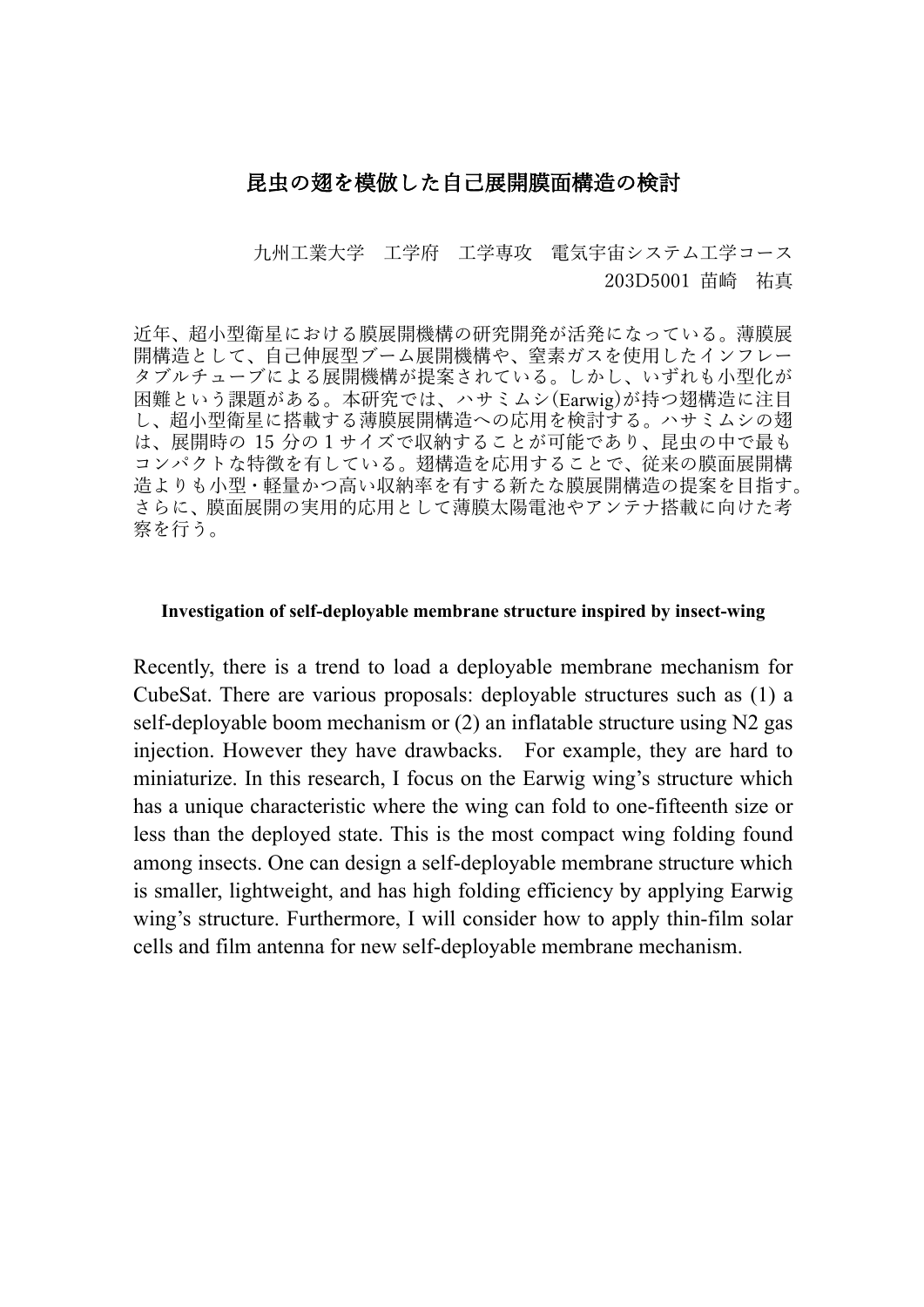# 目次

### 1章 序論

- 1.1 宇宙展開構造物とは
- 1.2 宇宙膜面構造物の収納様式に関する従来の研究
- 1.3 研究⽬的

## 2章 新たな膜⾯収納様式の提案と展開構造の検討

- 2.1 本章の概要
- 2.2 従来の膜⾯の収納様式
- 2.3 ⽣物模倣⼯学概要
- 2.4 ハサミムシの翅構造を模倣した膜⾯様式の提案
- 2.5 膜⾯展開様式の検討
- 2.6 形状記憶樹脂を用いた展開構造の設計
- 2.7 本章のまとめ

## 3章 形状記憶樹脂の形状回復特性

- 3.1 本章の概要
- 3.2 形状記憶樹脂の形状回復原理
- 3.3 試験片の作製
- 3.4 試験装置
- 3.5 試験の評価方法
- 3.6 形状記憶樹脂の加熱温度依存性
- 3.7 長期収納後形状回復試験
- 3.8 耐寒試験
- 3.9 形状回復繰り返し試験
- 3.10 本章のまとめ

#### 4章 膜⾯展開実験

- 4.1 本章の概要
- 4.2 供試体の設計
- 4.3 試験装置
- 4.4 実験⽅法
- 4.5 実験結果

#### 5章 展開挙動の解析と展開試験方法の改善

- 5.1 本章の概要
- 5.2 解析⽅法
- 5.3 解析結果
- 5.4 試験方法の改善